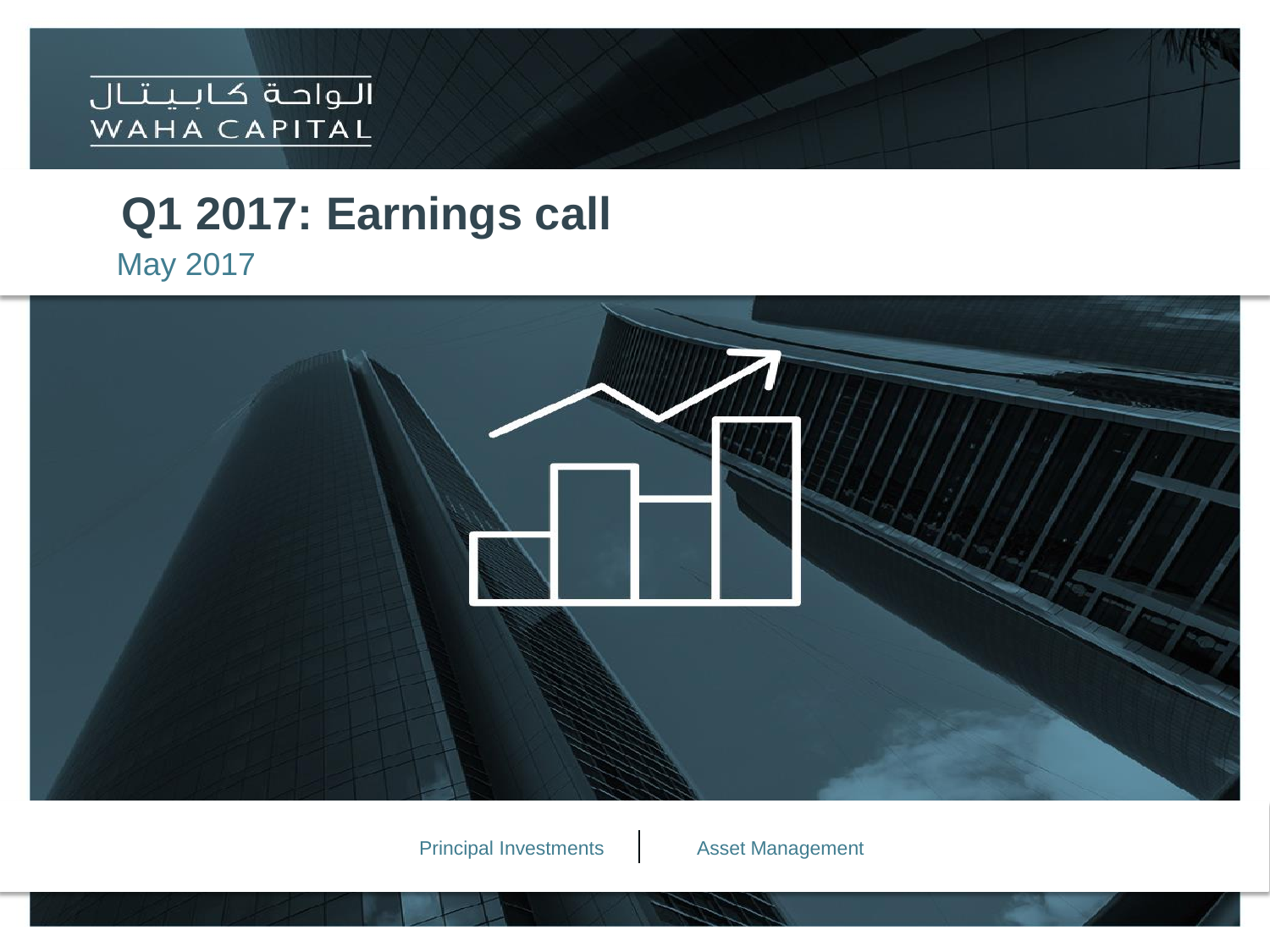

- **Recalibration of performance** in Q1 2017 with net profit of AED 88 million compared to AED 176 million in Q1 2016
- 3 month **Return on Average Equity** of 2.4% compared to Q1 2016 RoAE 4.5%
- Strong **Balance sheet of AED 10.5 billion** in total assets, an increase of 5% over total assets of AED 10.0 billion as at Dec 31, 2016
- **Cash dividend** of 20% amounting to AED 368 million, approved at the Annual General meeting on March 22, 2017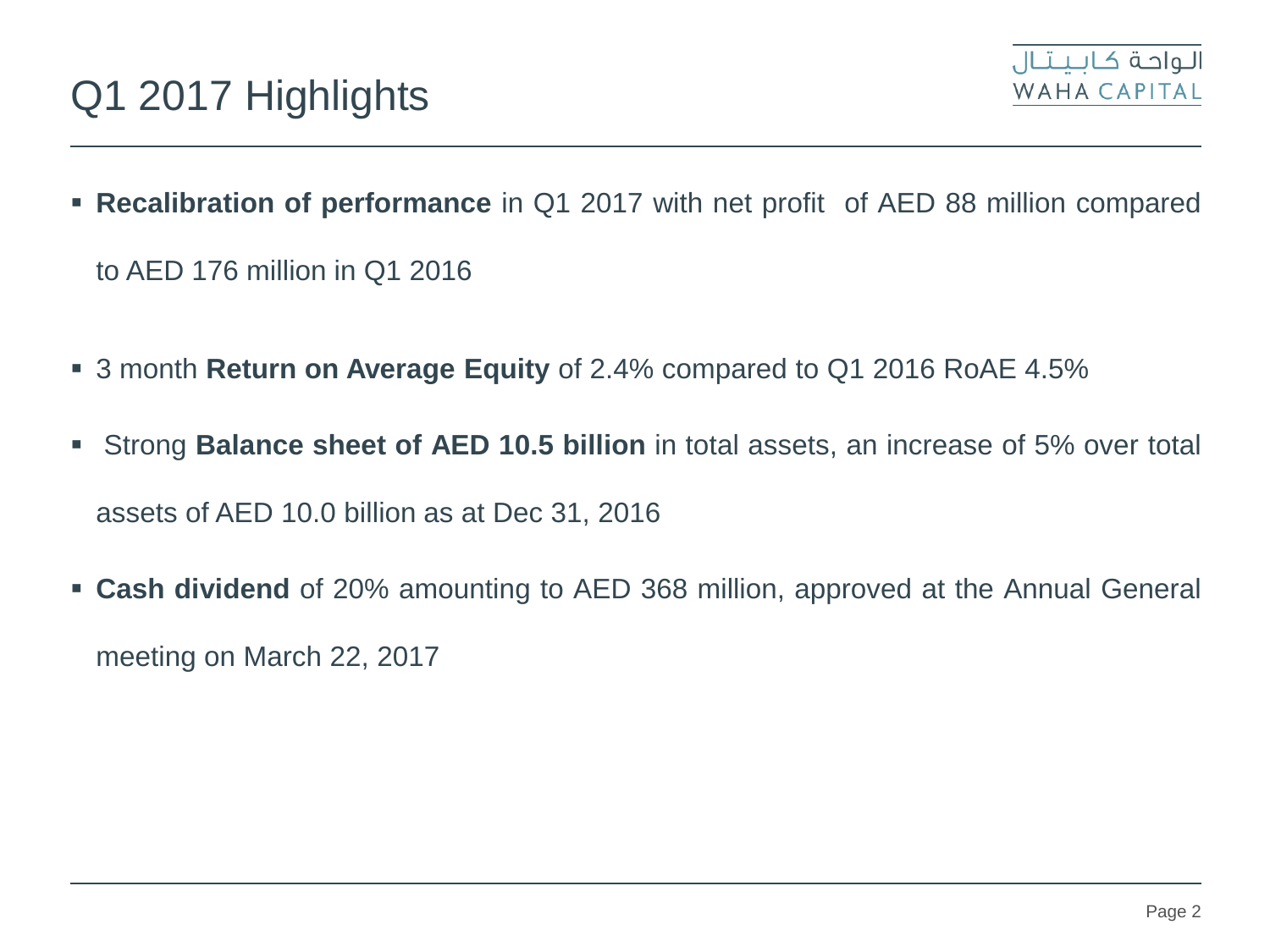

# الواحة كابيتال WAHA CAPITAL

# Q1 2017

## Financial Highlights

All Rights Reserved © Waha Capital 2015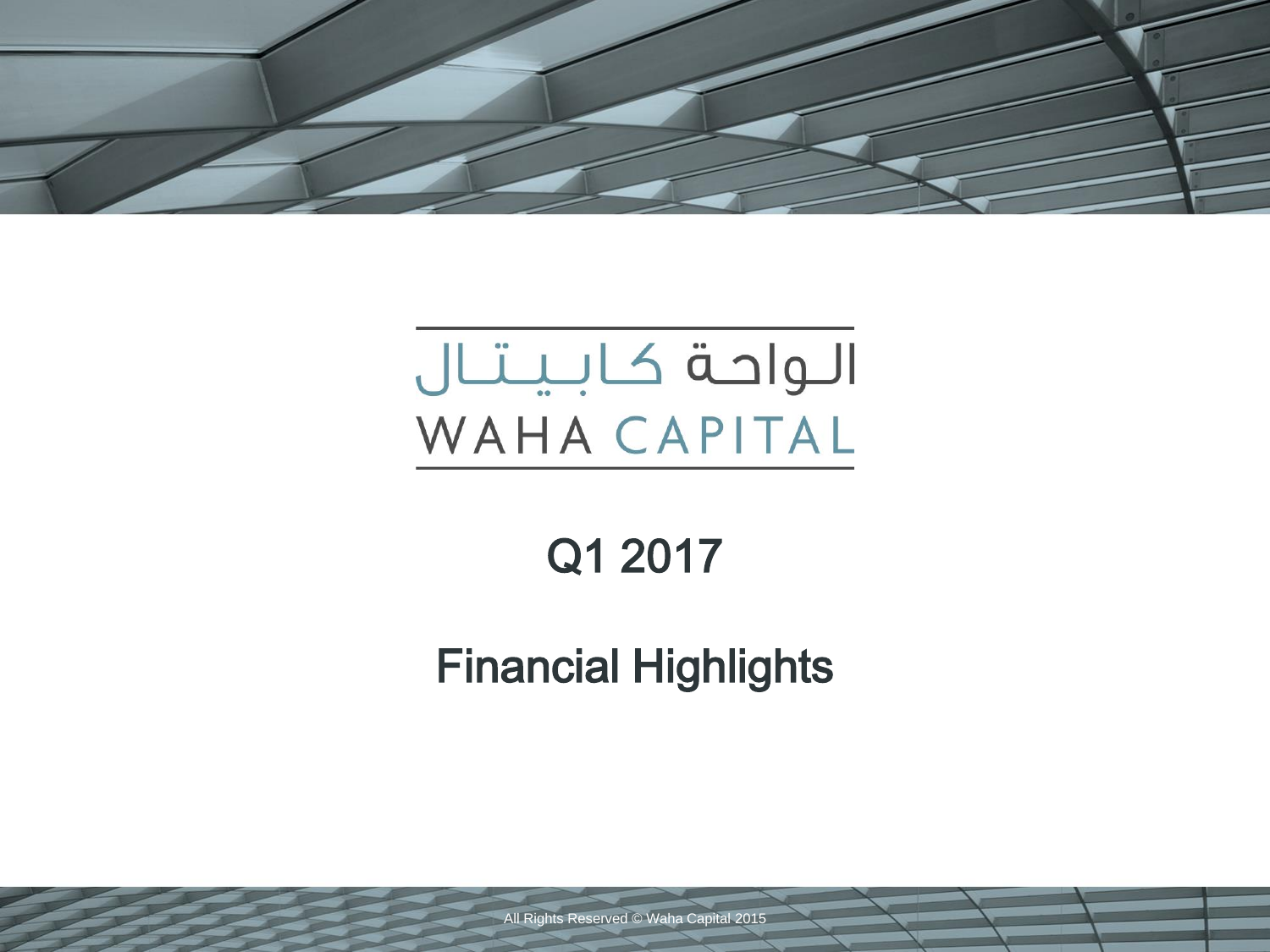### Q1 2017 Financial Highlights



- Net profit of AED 87.6 million, compared to AED 175.8 million in Q1 2016
- EPS of AED 0.05 compared to AED 0.10 in Q1 2016
- Assets of AED 10.5 billion as at 31 March 2017 vs. AED 10.0 billion as at 31 December 2016, an increase of 5%
- YTD RoAE stood at 2.4% vs 4.5% in Q1 2016
- Investment activity in Q1 2017 include:
	- AAH: net investment of AED 34.1 million
	- Waha Land: AED 43.4 million
- Capital Markets:
	- Third party funds raised AED 93.2 million;
	- Assets under management as at 31 March 2017 AED 1.6 billion, compared to AED 1.5 billion as at 31 December 2016
- 20% cash dividend of AED 368 million

**Q1 2017 TOTAL INCOME**

 **19.3**% vs. Q1 2016

#### **TOTAL AUMS**

AED **1.6**bn Up 11% from Dec 2016

**TOTAL ASSETS**

AED **10.5**bn

▲ 5% from Dec 2016

### **DIVIDEND**

AED **368**mn

20% cash dividend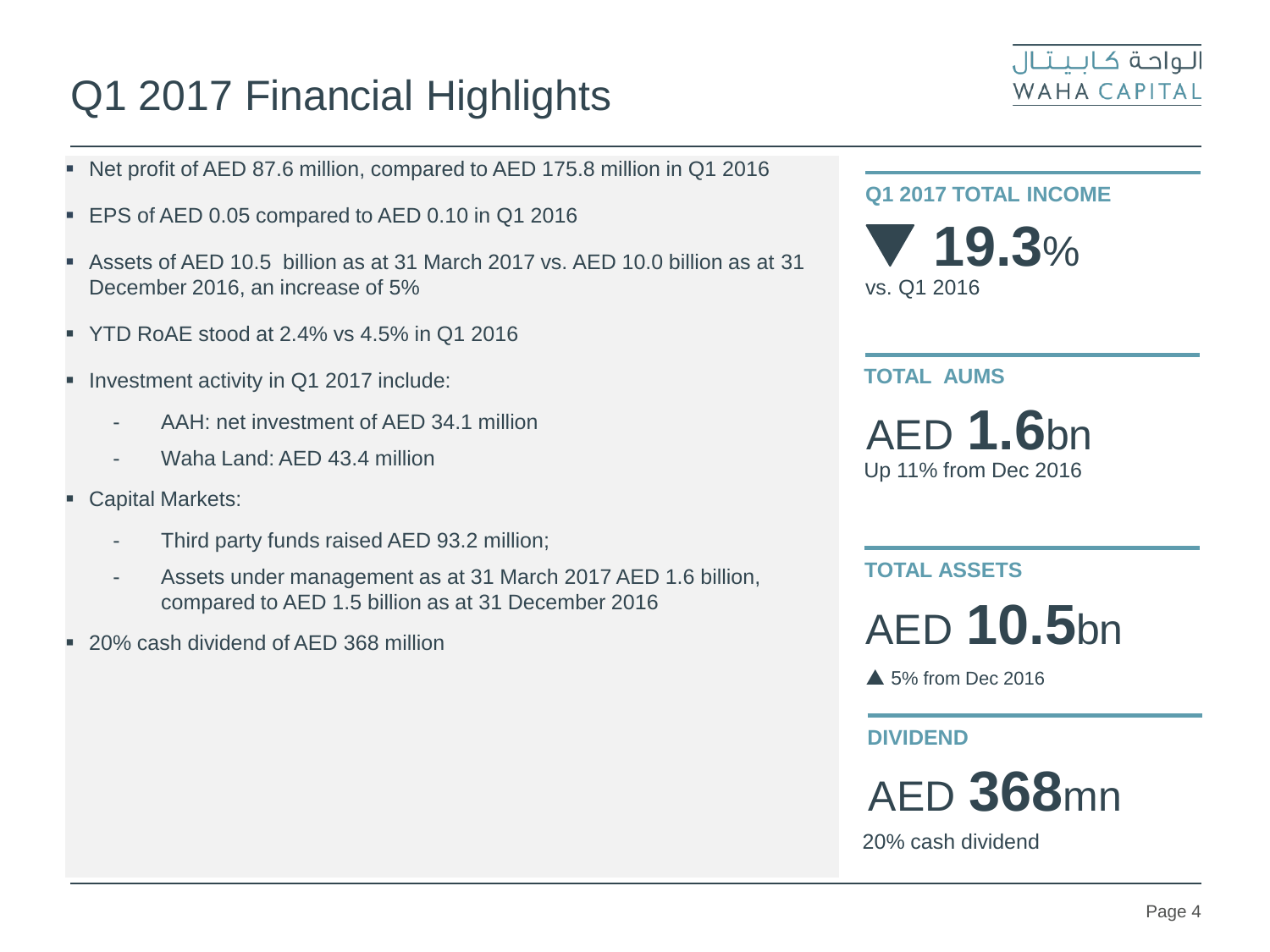

| <b>TOTAL INCOME</b>                        | <b>NET PROFIT</b>  | <b>EQUITY</b> |                                         |
|--------------------------------------------|--------------------|---------------|-----------------------------------------|
| 19%<br>vs. Q1 2016                         | 50%<br>vs. Q1 2016 |               | $\blacktriangledown$ 17%<br>vs. Q1 2016 |
| <b>AED MILLIONS</b>                        |                    | Q1 2017       | Q1 2016                                 |
| <b>Total Income</b>                        |                    | 269           | 333                                     |
| <b>Expenses - Parent</b>                   |                    | (72)          | (64)                                    |
| <b>Expenses - Subsidiaries</b>             |                    | (99)          | (93)                                    |
| Non Controlling interest                   |                    | (10)          | $\blacksquare$                          |
| Net Profit attributable to shareholders    |                    | 88            | 176                                     |
| <b>Equity attributable to shareholders</b> |                    | 3,312         | 3,992                                   |
|                                            |                    |               |                                         |
| <b>KEY PERFORMANCE INDICATOR</b>           |                    |               |                                         |
| Earnings per Share (in AED)                |                    | 0.05          | 0.10                                    |
| <b>RoAE</b>                                |                    | 2.4%          | 4.5%                                    |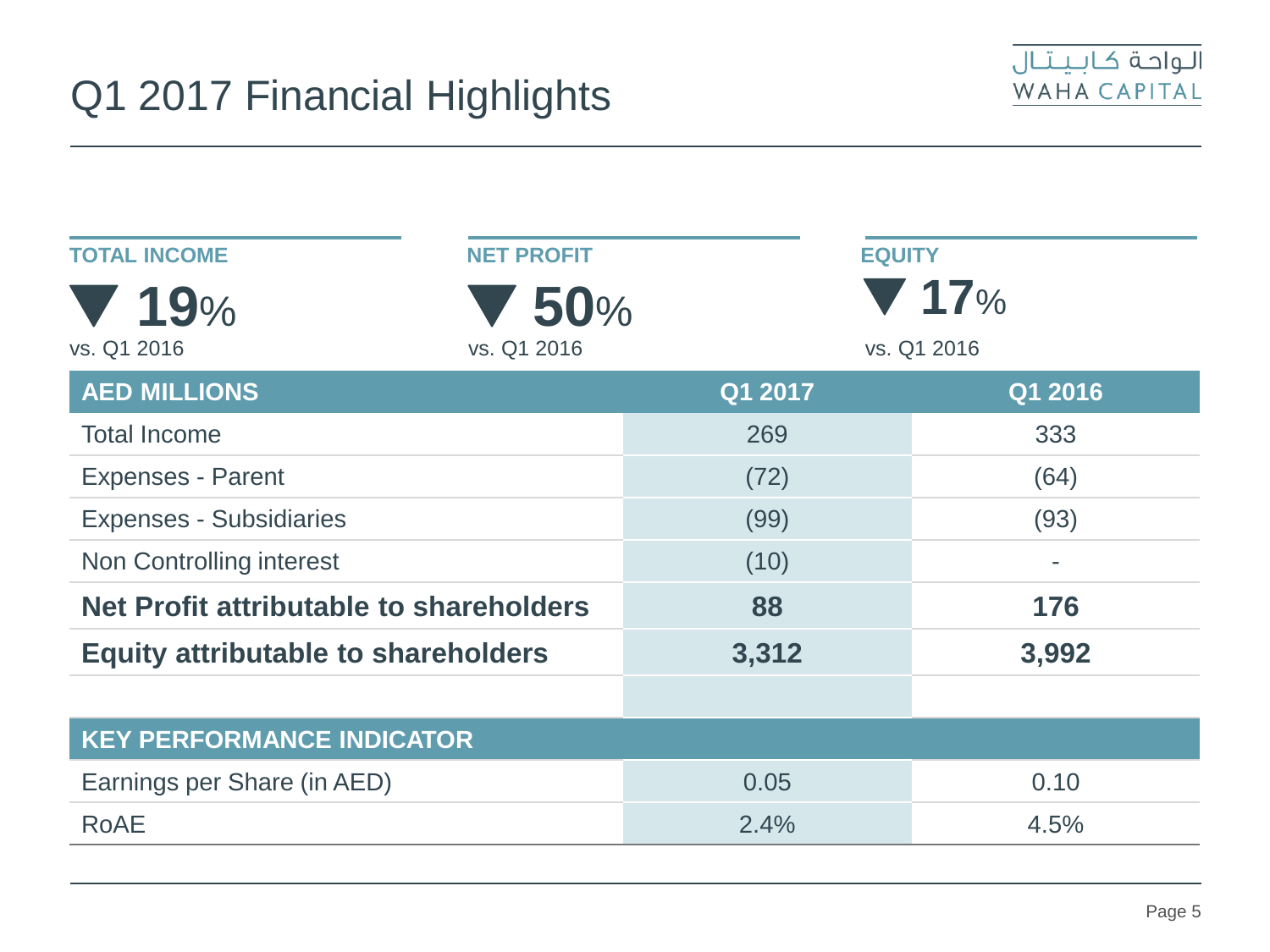

#### **TOTAL ASSETS** AED **10.5**bn AED **3.5**bn AED **6.2**bn AED **415**mn **MARKET CAP(1) DEBT CASH**

| <b>AED MILLIONS</b>                                    | <b>31 MARCH 2017</b> | 31 DEC 2016 |
|--------------------------------------------------------|----------------------|-------------|
| Cash                                                   | 415                  | 572         |
| Investment in equity-accounted investees               | 5,101                | 5,034       |
| <b>Investment Property</b>                             | 737                  | 681         |
| Other Investments <sup>(2)</sup>                       | 3,370                | 3,065       |
| <b>Other Assets</b>                                    | 878                  | 662         |
| <b>Total Assets</b>                                    | 10,501               | 10,014      |
| <b>Borrowings</b>                                      | 6,208                | 5,465       |
| <b>Other Liabilities and Non Controlling interests</b> | 981                  | 678         |
| <b>Equity attributable to shareholders</b>             | 3,312                | 3,871       |
| RoAA (Annualised)                                      | 3.4%                 | 4.2%        |

1. Based on share price as at 25 April 2017

2. Include Equity Price Collar, Financial investments, Loan investments and Finance leases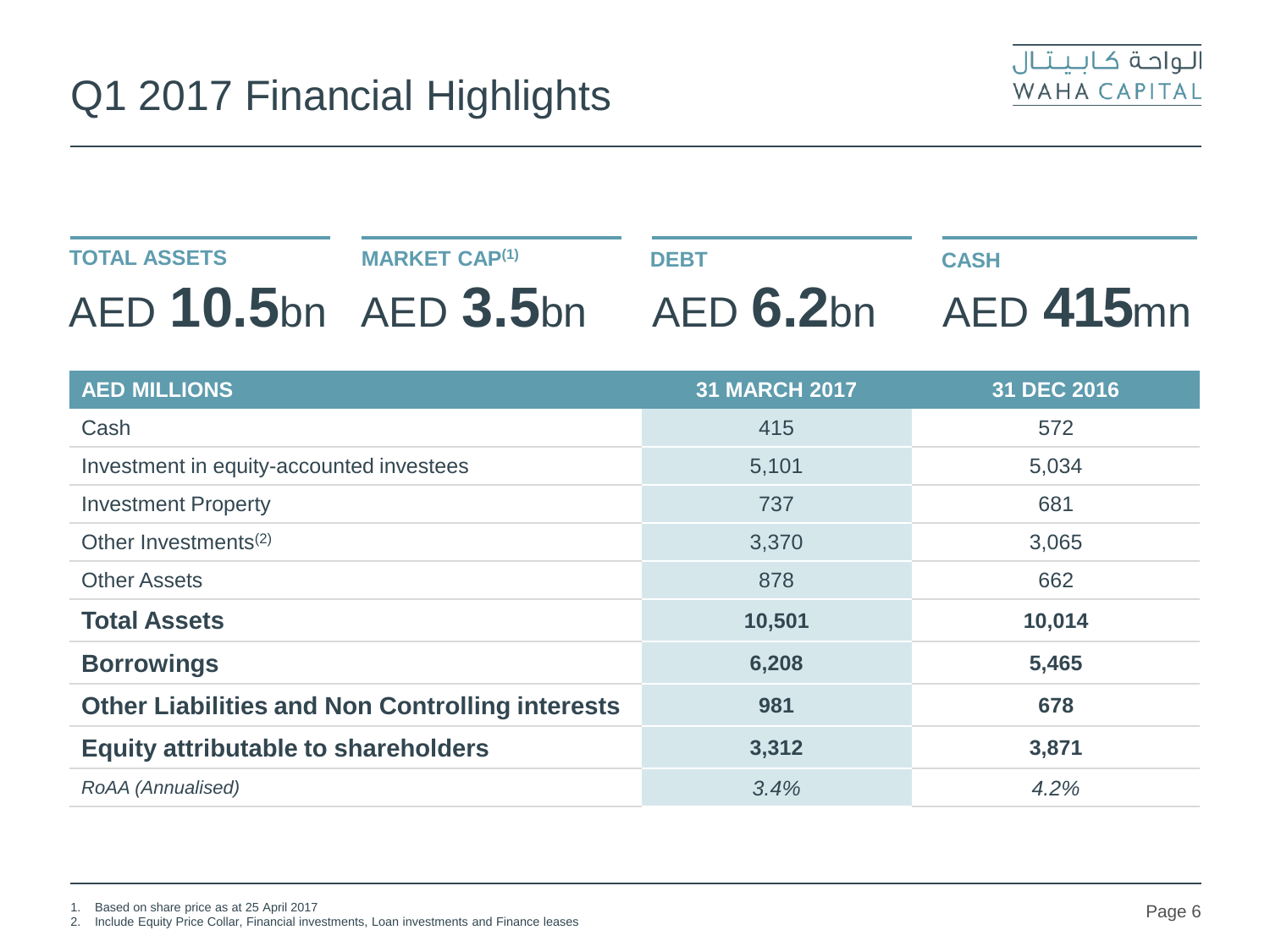

# الواحة كابيتال WAHA CAPITAL

# Q1 2017

## Business Highlights

All Rights Reserved © Waha Capital 2015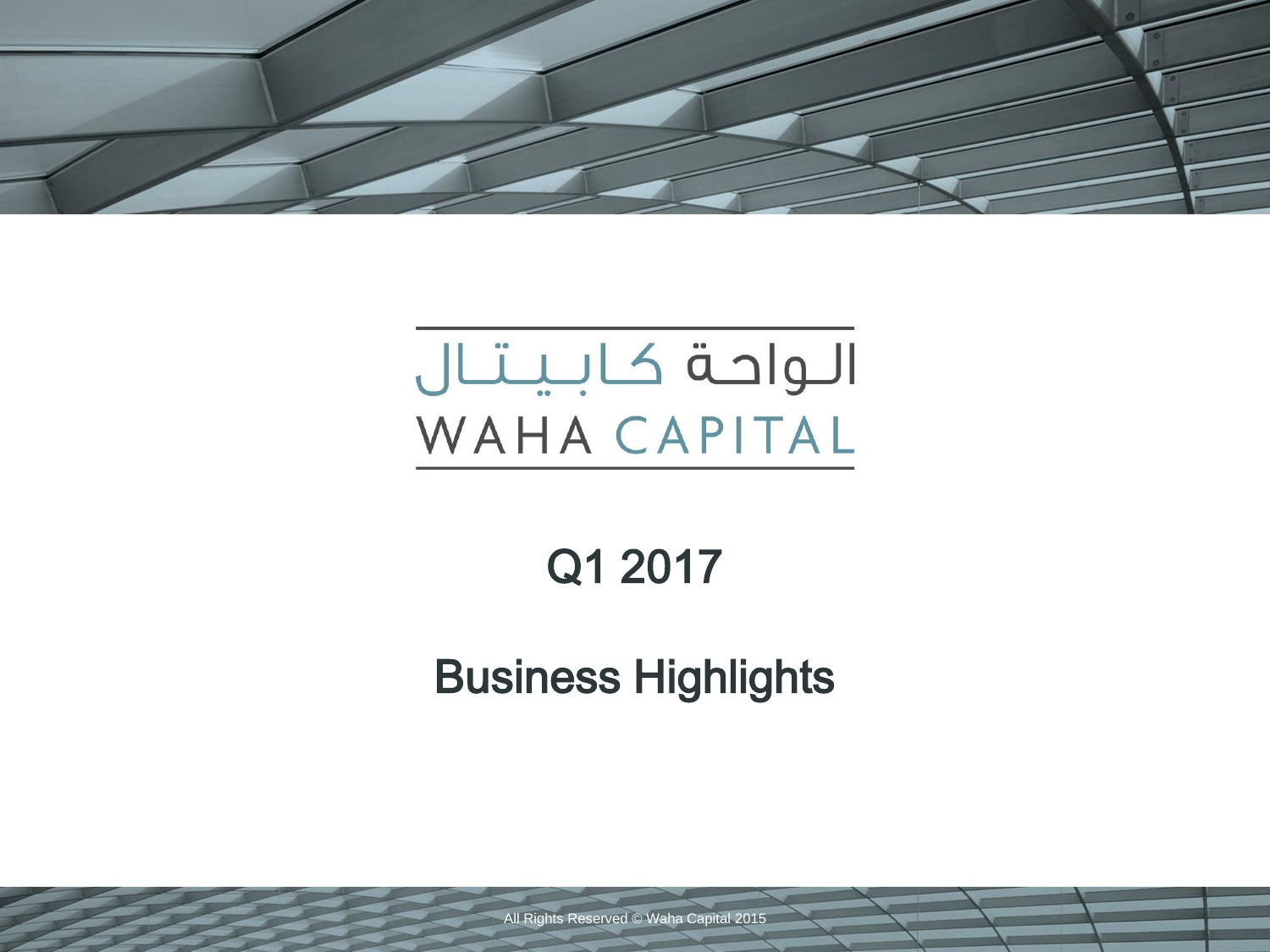

### Principal Investments - AerCap

- During Q1 2017, Aercap carried out a share buyback program, which the Group did not participate in. Consequently, the Group's beneficial ownership increased from 15.23% to 15.81%.
- Waha Capital is currently the largest beneficial shareholder in AerCap, retaining 2 board seats and representation on various Board **Committees**
- During Q1 2017, the Group recorded an impairment of AED 58.8 million against the share of income from its investment in AerCap of AED 138.3 million, following a reassessment of the investment's recoverable amount due to evidence of a prolonged period of its share price trading at reducing multiple over its book value, among other relevant factors.
- Aercap contributed 30% of the Group's total income and represented 45% of the Group's assets with a carrying value of AED 4,628.7 million



#### **Q1 2017 KEY HIGHLIGHTS**

- Reported net profit of US\$ 261.2 million, compared to US\$ 223.1 million in 2016; and EPS of US\$ 1.54 compared to US\$ 1.14 in 2016
- US\$ 9.5 billion of available liquidity
- Adjusted debt/equity ratio of 2.7 to 1
- Repurchased 6.6 million shares for \$293 million
- **Proceeds from the sale or disposal of assets amounted to US\$** 400.6 million, compared to US \$ 341.9 million in 2016
- Gain on disposal of US\$ 47.3 million, compared to US\$ 19.0 million in 2016
- 105 aircraft transactions executed, as follows:
	- $\checkmark$  Signed lease agreements for 69 aircraft.
	- $\checkmark$  Purchased 11 aircraft.
	- $\checkmark$  Executed sale transactions for 25 aircraft
- Signed financing transactions for \$7.2 billion
- 99.7% fleet utilization rate, with 7.3 years average age of owned fleet and 6.5 years average remaining lease term.
- AerCap's portfolio consisted of approximately 1,541 aircraft that were either owned, managed, or under contract to purchase

| US\$ mn               | Q1 2017 | Q1 2016 | <b>Variance</b> |
|-----------------------|---------|---------|-----------------|
| <b>Total Revenue</b>  | 1,237   | 1,318   | $-6%$           |
| <b>Total Expenses</b> | (940)   | (1,063) | $-12%$          |
| <b>Net Profit</b>     | 261     | 223     | 17%             |
| Assets                | 41,443  | 43,718  | $-5%$           |
| Debt                  | 27,521  | 29,813  | $-8%$           |
| Equity                | 8,520   | 8,459   | $1\%$           |
| RoAE                  | 12%     | 10%     |                 |
| RoAA                  | 3%      | 2%      |                 |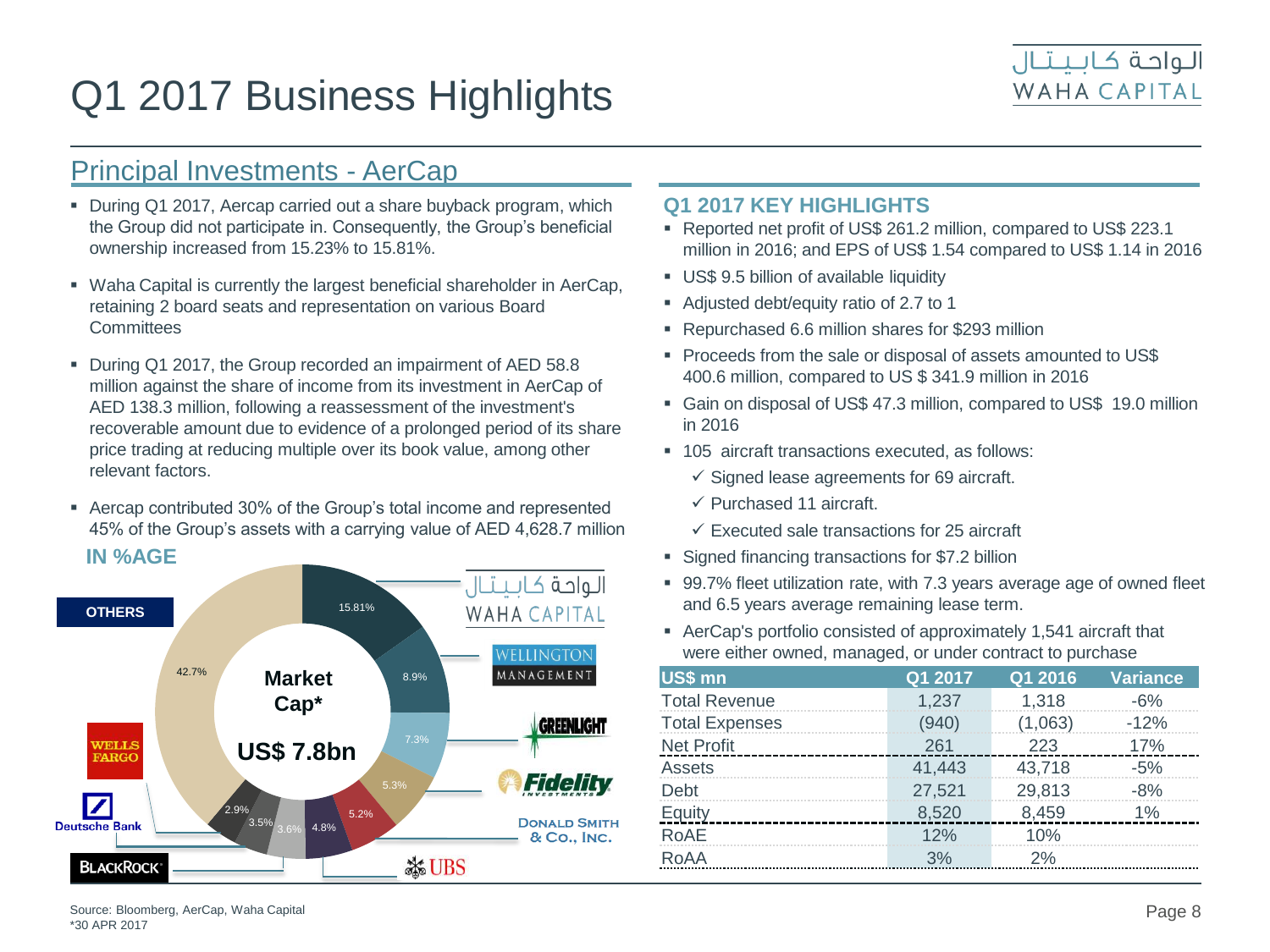

### Principal Investments - Dunia



#### **OVERVIEW**

- Abu Dhabi-based consumer finance company established in 2008 with initial paid up capital of AED 585 million
- Operates 19 branches, has more than 2,000 employees and serves c. 265,000 customers
- Loan book grew at a 33.3% CAGR over the 2009-2017
- Customer deposits grew to AED 1.3 billion as at 31 March 2017, an increase of 4.2% compared to 31 March 2016
- Non-performing loan cover of 1.0x and impairment reserve of 3.7% of total loans and advances
- Cost to income ratio is 23.3% in Q1 2017
- **Provisioning taken on the loan book reflecting the current** economic downturn.
- Carrying value of AED 174.7 million as at Q1 2017

#### **Q1 2017 KEY HIGHLIGHTS (1)**

| <b>AED</b> mn                 | Q1 2017 | Q1 2016 | <b>Variance</b> |
|-------------------------------|---------|---------|-----------------|
| Net Interest Income           | 128     | 143     | $-10%$          |
| Expenses (net of fees & com.) | (172)   | (88)    | 95%             |
| <b>Net Profit/loss</b>        | (44)    | 55      | $-180%$         |
| Net Loan Book                 | 1,898   | 2,062   | $-8%$           |
| <b>Total Assets</b>           | 2,252   | 2,323   | $-3%$           |
| <b>Deposits</b>               | 1,282   | 1,230   | 4%              |
| Debt                          | 168     | 110     | 53%             |
| Equity                        | 673     | 839     | $-20%$          |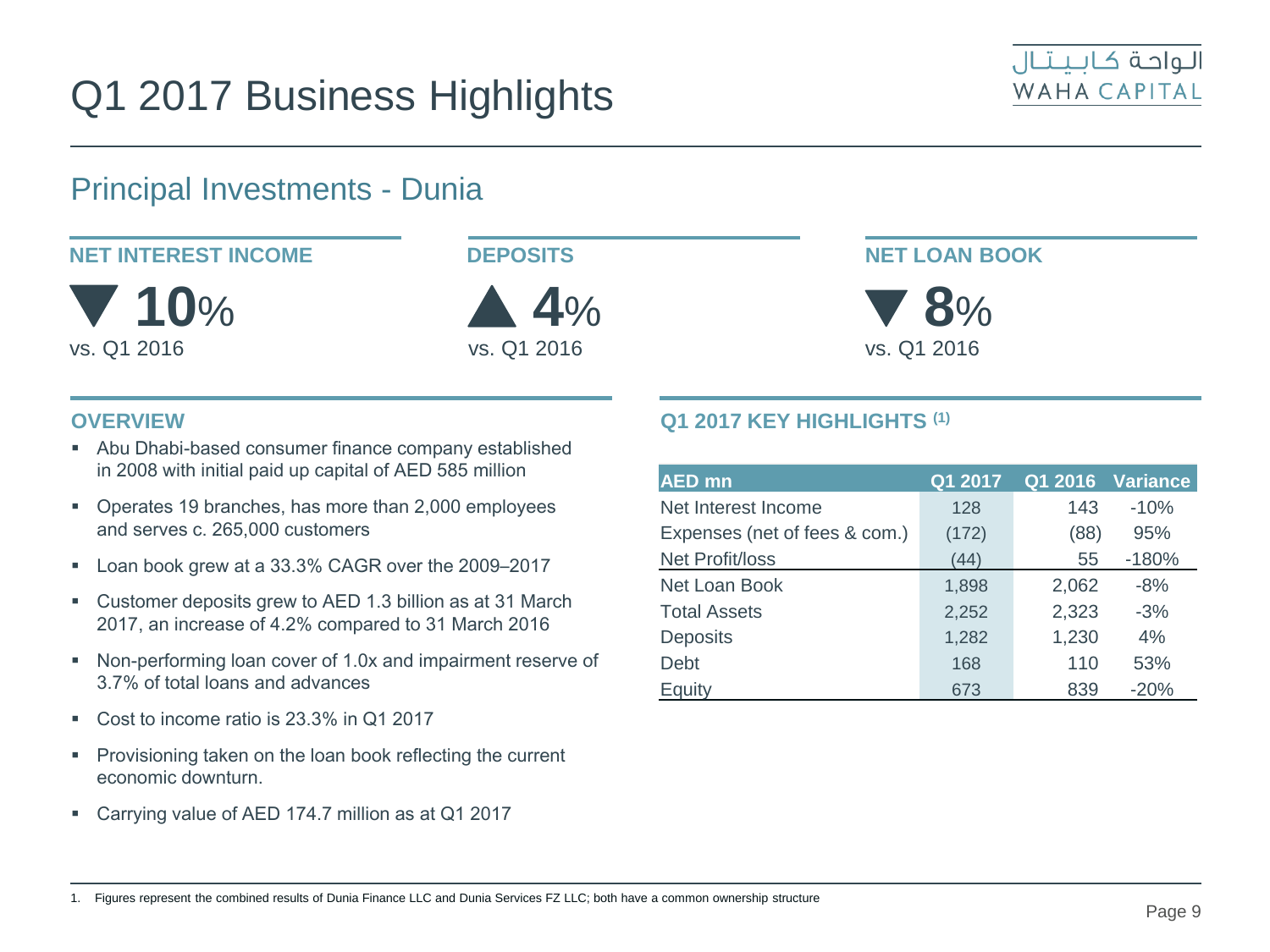

### Principal Investments – NPS Holdings Limited



**TOTAL REVENUE CONTRACTS IN PROGRESS**

AED **2.3**bn

As at 31 Mar 2017

#### **TOTAL ASSETS**



#### **OVERVIEW**

- Regional leading provider of oilfield services
- In 2014, Waha Capital acquired a 20.15% stake as part of a consortium of regional co-investors which together acquired a majority stake in the company
- In Q1 2016, Waha Capital acquired an additional stake of 0.57% which resulted in effective ownership of 20.72%
- Operations include well services (such as cementing, coiled tubing, stimulation and other), drilling and workover, well testing and wireline services
- Employs around 1,500 people and operates in 13 countries
- Carrying value AED 282.1 million as of 31 March 2017

#### **Q1 2017 KEY HIGHLIGHTS**

- Secured and extended contracts worth of AED 105.9 million, taking the remaining value of contracts in progress to AED 2,281 million.
- Total revenue of AED 201 million (Q1 2016: AED 188 million)
- Invested AED 15 million in capital expenditure
- Gross book value of property, plant and equipment as at 31 March 2017 of AED 1,607 million (31 December 2016: AED 1,575.6 million )

| AED mn       |       |       | Q1 2017 Q1 2016 Variance |
|--------------|-------|-------|--------------------------|
| Revenue      | -201  | 188   | 7%                       |
| Total Assets | 2.108 | 2.208 | $-5\%$                   |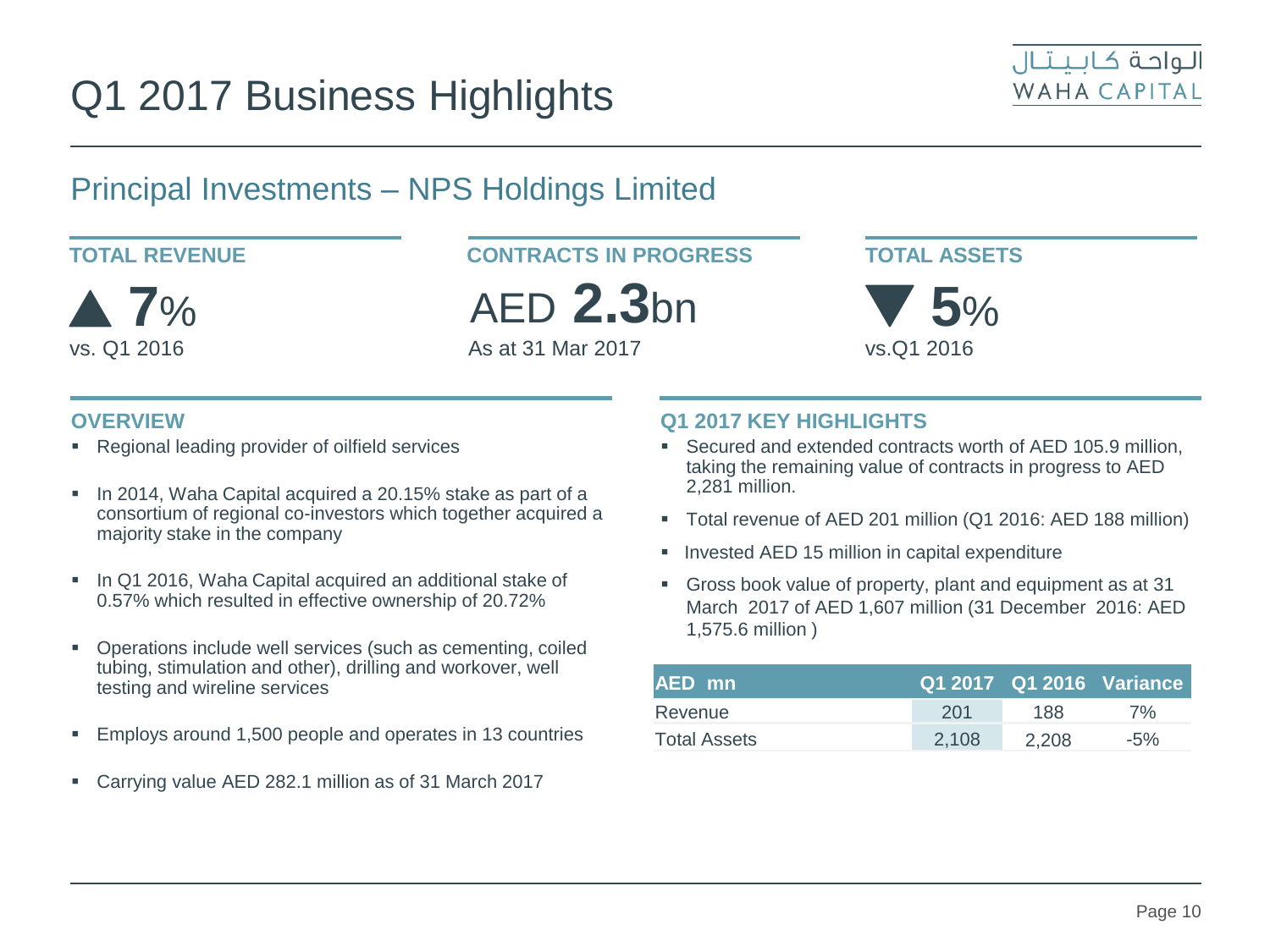

### Principal Investments – Waha Land



**NET REVENUE NET OPERATING PROFIT** 

 **13**% vs. Q1 2016

**FUNDING SECURED**

AED **426**mn

for stage 2

#### **OVERVIEW**

- Waha Capital received 6  $km<sup>2</sup>$  of land grant from the Government of Abu Dhabi in 2007 for a mixed use industrial development
- **The project was divided into four equal phases (1.5 km<sup>2</sup> each)** to allow for flexibility in terms of scale and funding
- Construction of Phase I infrastructure and 90,000 m<sup>2</sup> of leasable industrial space was completed in Dec 2012
- **EXECT:** Leasing activity commenced in Q1 2013; achieved full occupancy by the end of Q1 2015 for Small Industrial Units (SIUs)
- Commenced the development of additional SIUs (Stage 2); target delivery of 92,500 m<sup>2</sup> of new SIUs by YE 2017.
- Carrying value of AED 727.3 million as of 31 March 2017

#### **Q1 2017 KEY HIGHLIGHTS**

- Development of Stage 2(a) is underway (92,500 m2 of SIUs);; construction contracts worth AED 159 million awarded
- Secured AED 426 million of funding for Stage 2 with a local bank
- Rental revenue and other income of AED9.0 million (Q1 2016: AED 9.5million)
- Net operating profit of AED 5.6 million (Q1 2016: AED 6.4 million)

| <b>AED</b> mn                |     | Q1 2017 Q1 2016 | <b>Variance</b> |
|------------------------------|-----|-----------------|-----------------|
| Net Revenue                  | 9.0 | 9.5             | $-5\%$          |
| Net operating profit         | 5.6 | 6.4             | $-12.5%$        |
| <b>Investment Properties</b> | 739 | 696             |                 |
| Carrying value               | 727 | 728             |                 |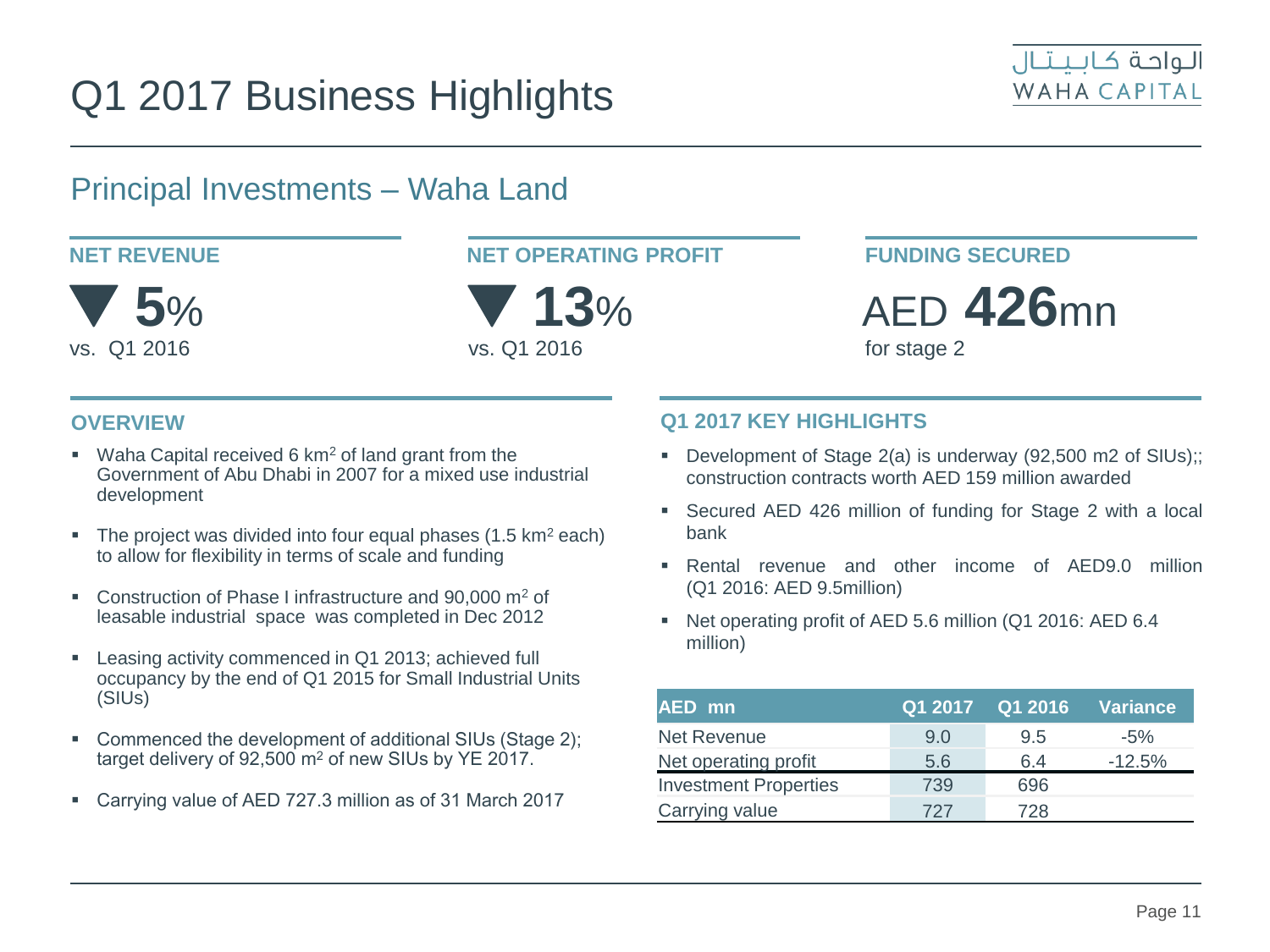

### Asset Management – Funds

#### **CEEMEA FIXED INCOME RETURN**

 **6%** Q1 2017



Since inception



Q1 2017

**MENA EQUITY RETURN**



#### **CEEMEA FIXED INCOME FUND (JUNE 2015\*)**

- The fund focuses on investing in:
	- Capital market securities (bonds, sukuk and convertibles)
	- US Dollar denominated sovereign and corporate bonds
- Initial seed capital of AED 368 million (\$100m)
- Offered to third-party institutional, family office and high-net-worth investors
- The CEEMEA Fixed Income Fund won the "Best Fixed Income Fund Manager UAE 2016" from the Global Banking & Finance review and was ranked #1 fund in the Emerging Markets Eastern Europe by Barclay-Hedge
- Returns reflect identification of thematic trades as well as individual mispriced securities and successful risk management
- **Focus on relative value of securities resulting in low volatility of** returns

#### **MENA EQUITY FUND (JULY 2015\*)**

- The fund focuses on investing in equity securities in the large MENA region
- Initial seed capital of AED 368 million (\$100m)
- Offered to third-party institutional, family office and high-networth investors
- The MENA Equity Fund won the "Best GCC Equity Fund" at the Banker Middle East Awards and was awarded the "Best MENA Equity Fund > \$50m" at the recent MENA Fund Performance Awards.
- YTD returns reflect careful stock selection and avoidance of market sell offs
- Focus on bottom up stock selection and maintenance of healthy cash balance in case of an adverse tail risk event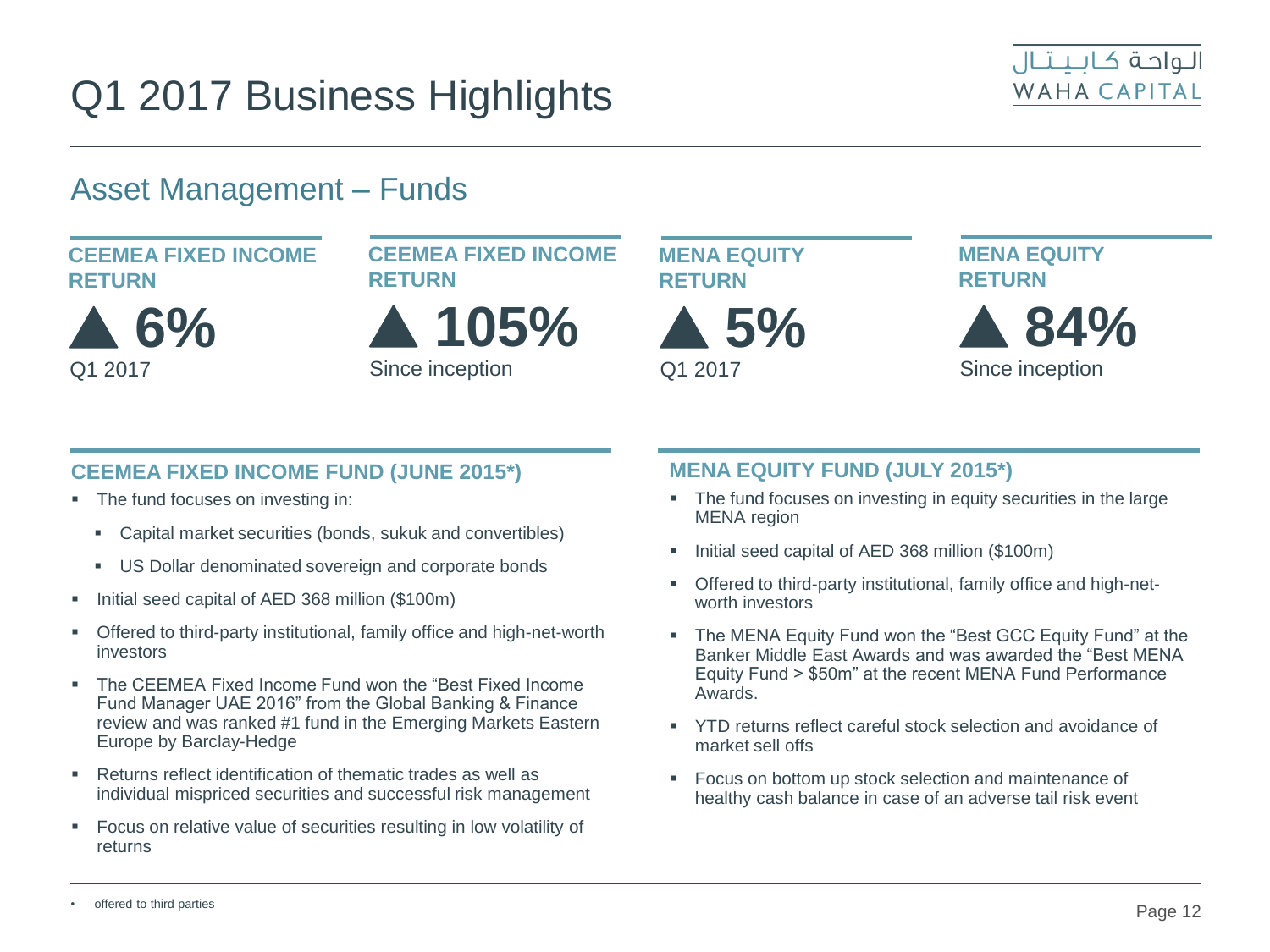

#### Initial seed capital of AED 184 million (\$50 million) deployed **Focuses on long-term capital** appreciation by investing in equities and other securities in MENA. **Investment criteria considers** business quality and sustainability, effective capital allocation, balance sheet strength, management quality and valuation upside/limited downside risk of the underlying stock Asset Management – Funds **MENA VALUE FUND\* CREDIT OPPORTUNITIES FUND PRIVATE EQUITY FUND Establishing Credit Opportunities** Fund by committing AED 184 million (\$50 million) seed capital. **Focuses on income-generating** private debt instruments such as senior debt, subordinated paper including loans, mezzanine facilities, notes, bonds and convertibles in the MENA region. **Establishing Private Equity Fund** including transfer of existing portfolio investment, Anglo Arabian **Healthcare**  Mandate to deploy capital into high return investment opportunities across the Middle East and North Africa. **PE platform target IRR's, value** creation, capital appreciation and cash-on-cash returns

**Provides investors access to** attractive growth opportunities in the MENA region

1.2% in Q1 2017

Returned 17.8% since inception and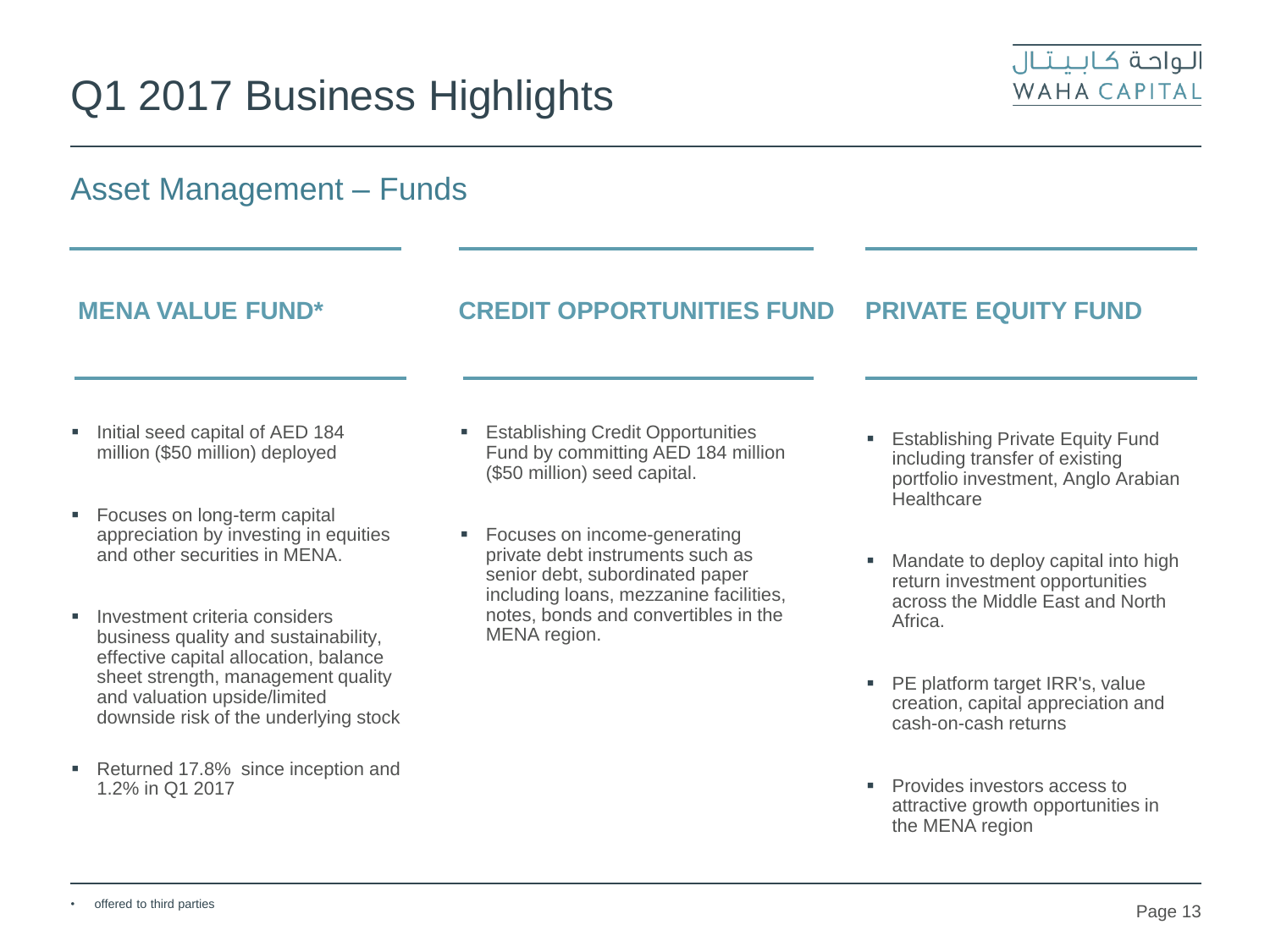

#### Asset Management – Private Equity – Anglo Arabian Healthcare **TOTAL REVENUE TOTAL ASSETS 11**% vs. Q1 2016 **EQUITY 18**% Q1 2016 **3**% vs. Q1 2016

#### **OVERVIEW**

- UAE healthcare company, with an initial focus on hospitals, clinics, diagnostics, laboratories and pharmacies
- <sup>30</sup> healthcare assets in the Northern Emirates, Abu Dhabi and Dubai
	- ‒ Network of 1 day-hospital, 15 clinics, 5 pharmacies, 7 diagnostics centers, and 1 continuing medical education provider.
	- ‒ 1 multi-specialty hospital opened in 2015 in Ajman, with an inpatient capacity of 23,400 per annum
- AAH employs more than 1000 people and serves over 540,000 registered outpatients.
- Carrying value of AED 205.1 as of 31 March 2017

#### **Q1 2017 KEY HIGHLIGHTS**

 Revenue of AED 76.2 million is comprised of AED 31.3m (Q1 2016: AED 44.5m) from laboratory services, AED 35.8m (Q1 2016: AED 28.0m) from patient fees and AED 9.1m (Q1 2016: AED 6.0m) from sale of pharmaceuticals

| <b>AED</b> mn                      | Q1 2017 |      | Q1 2016 Variance |
|------------------------------------|---------|------|------------------|
| Revenue                            | 76      | 78   | $-3%$            |
| <b>Expenses &amp; NCI</b>          | (90)    | (85) | 6%               |
| Net loss attributable to<br>owners | (14)    | (7)  | 100%             |
| <b>Total Assets</b>                | 389     | 352  | 11%              |
| <b>Total Liabilities</b>           | 118     | 92   | 28%              |
| <b>Total Equity</b>                | 271     | 230  | 18%              |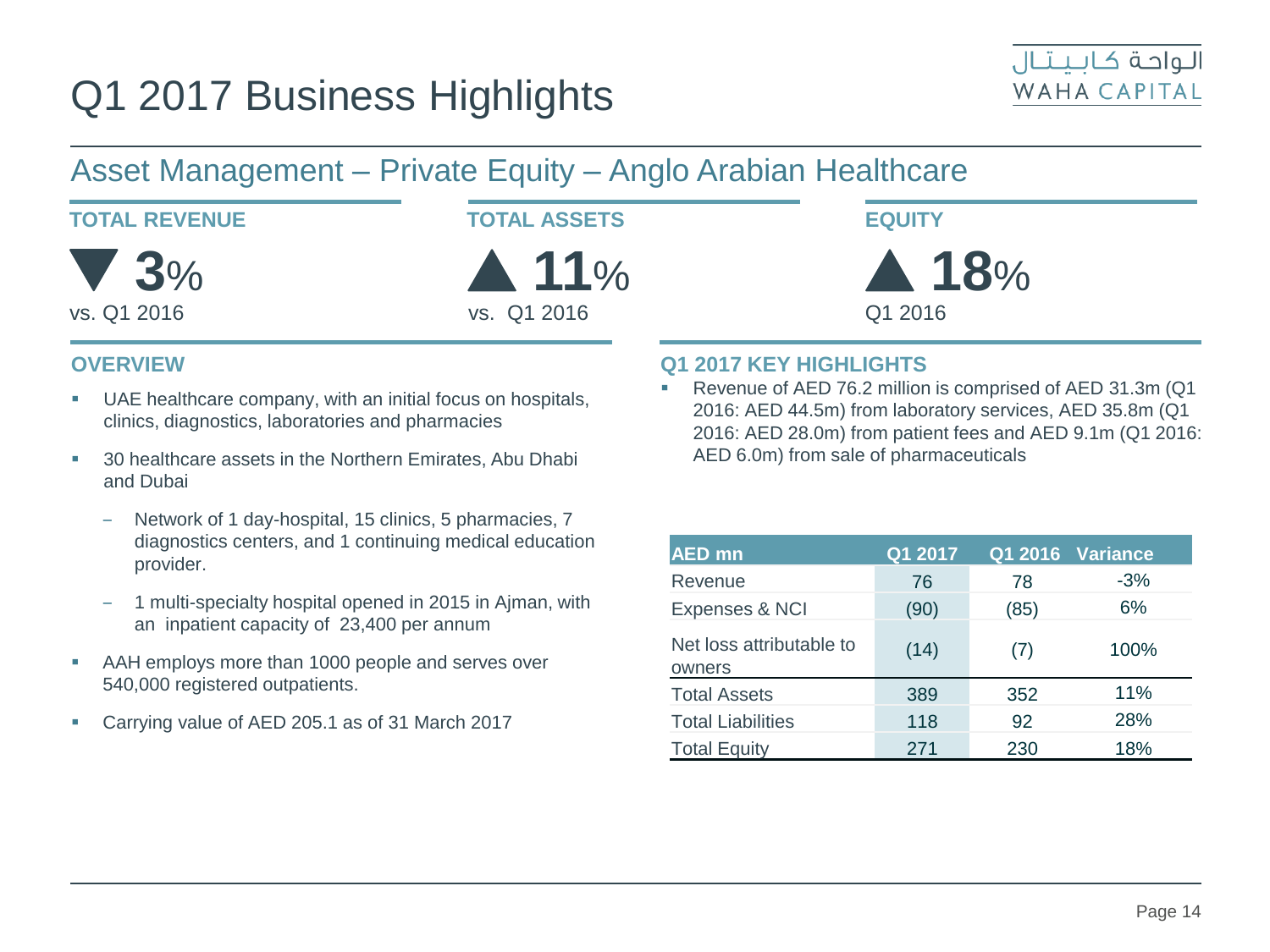

- **Recalibration of performance across all segments** in Q1 2017, in line with the revenue diversification strategy.
- **Core Principal Investments** portfolio complemented by the **Asset Management Business** to accelerate revenue diversification
- **Investment strategy remains highly focused on pursuing quality investment opportunities** which meet both rigorous and stringent due diligence requirements in line with our priority to protect and generate optimal shareholder value
- **Current market conditions generating attractive valuations for potential investments**
- **Well positioned for steady and long term growth**